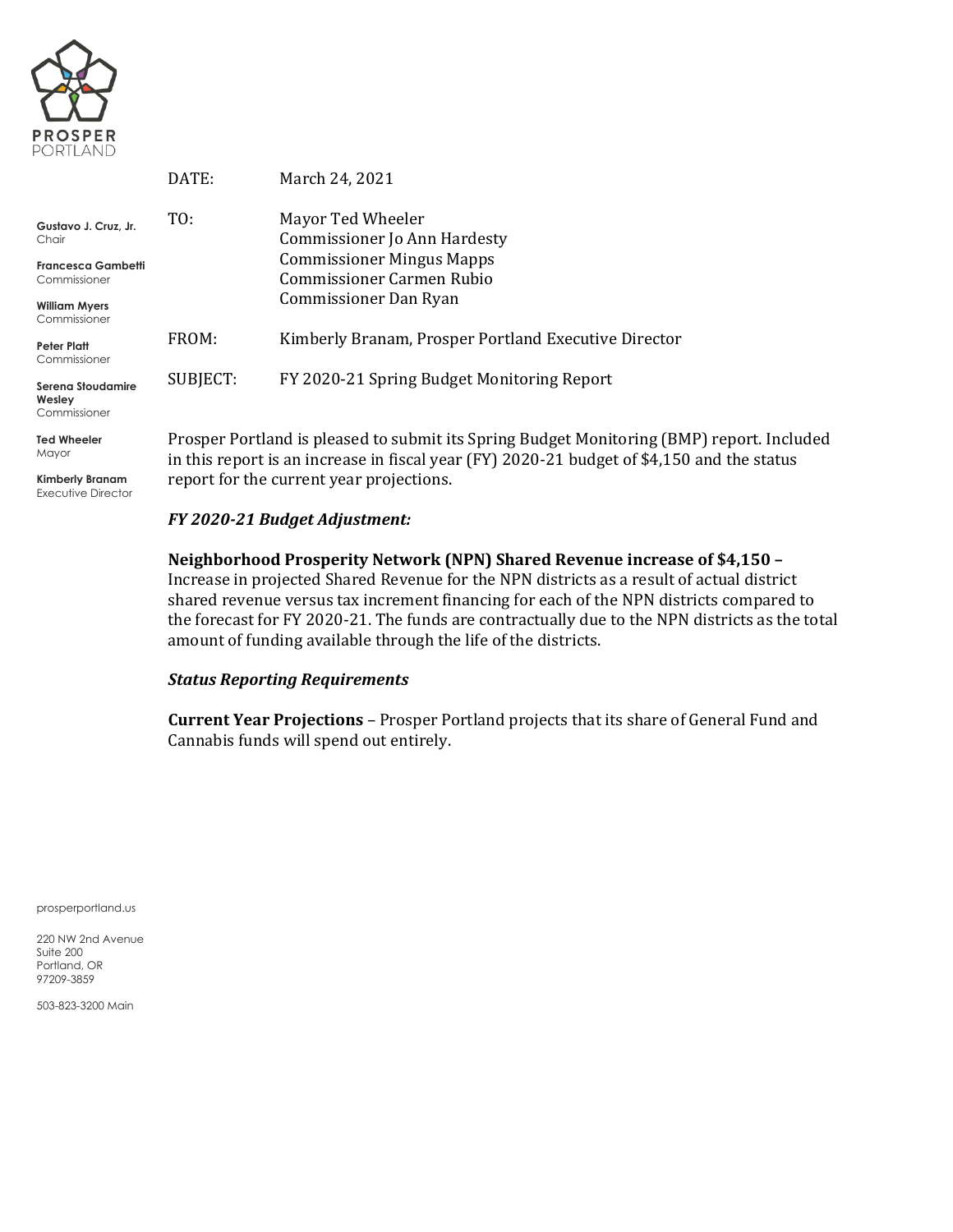4 - BMP Amendment Request Report (Spring Requested DP Run Date: 3/24/21

Page 1 of 1 Run Time: 12:35:36 PM

# **ZD - Prosper Portland DP Type Contingency**

**Request Name:** 11658 -NPI Shared Revenue Adjustment

# **Package Description**

NPI Revenue Share updated based on OMF's projections.

### **Service Impacts**

These funds enable each district to hire staff, make physical improvements, encourage community led development projects and increase the visibility of the district.

# **Equity Impacts**

These districts are in neighborhoods with the lowest average household incomes and higher than average diversity compared to Portland as a whole.

| <b>Account Name</b> |                                        | 2020-21 SPRING Requested<br>Adj |
|---------------------|----------------------------------------|---------------------------------|
| Expense             | <b>External Materials and Services</b> | 4,150                           |
| <b>Expense</b>      | Sum:                                   | 4,150                           |
| <b>Account Name</b> |                                        | 2020-21 SPRING Requested<br>Adj |
| Revenue             | General Fund Discretionary             | 4,150                           |
| Revenue             | Sum:                                   | 4,150                           |